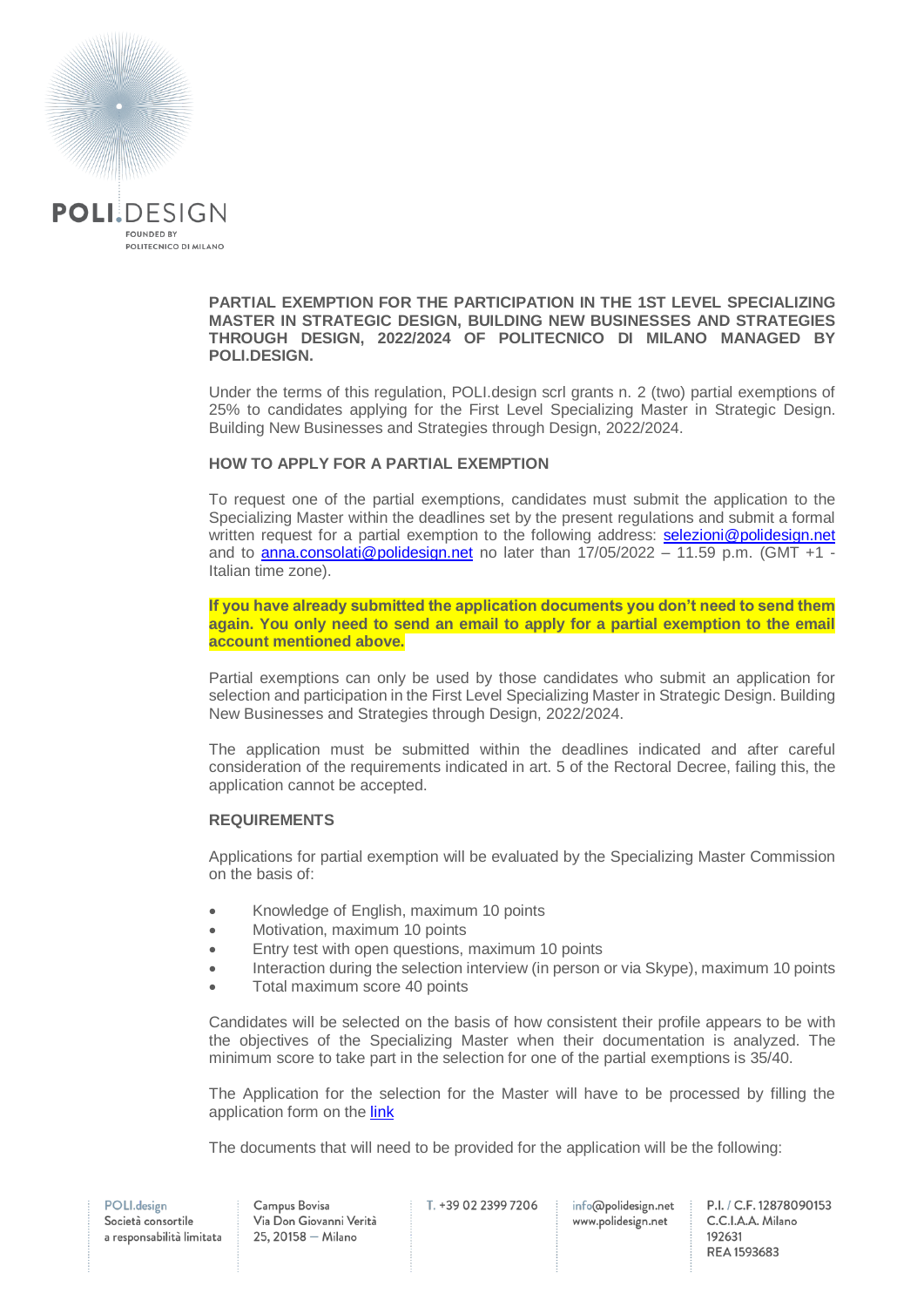

- Curriculum Vitae;
- Portfolio:
- Motivation Letter:
- Scanning of the University Degree;
- Scanning of the University Transcript or Diploma Supplement.

#### **SPECIALIZING MASTER COMMISSION AND SELECTION**

The candidacies will be evaluated by the Specializing Master Commission indicated in Art. 1 "Features of the Master course" of the Rectoral Decree. Evaluations will take place at the discretion of the Specializing Master Commission.

### **INCOMPATIBILITIES**

Partial exemption cannot be combined with other scholarships, exemptions, prizes or other financial aids for participating in this Specializing Master program.

### **DEADLINES FOR INFORMING CANDIDATES OF PARTIAL EXEMPTIONS**

Candidates will be selected chronologically in the order applications are received, until all places have been filled.

Partial exemptions will be assigned during the selection and admission process to the Specializing Master, and before the start date of the course.

The deadline for submitting requests for partial exemption is 17/05/2022 – 11.59 p.m. (GMT +1 - Italian time zone) .

Only the beneficiaries of the partial exemption will be notified by e-mail within 26/05/2022. Beneficiaries of partial exemptions must confirm their acceptance and enrolment in the Specializing Master by providing the down payment and the private agreement before 08/06/2022; failing to do so will result in immediate forfeiture of the partial exemption.

Enrolment in the Specializing Master is confirmed when the down payment is received by POLI design and the private agreement is signed.

The initiative is valid until  $17/05/2022 - 11.59$  p.m. (GMT  $+1$  - Italian time zone).

POLI.design reserves the right to cancel the Specializing Master in the event that there is an insufficient number of enrolled participants, or in the event that the necessary educational, logistical and administrative support requirements are not met for any reason whatsoever. In such cases, the planned partial exemptions will not be recognized, without this giving rise to any right to compensation and/or indemnity whatsoever.

POLI.design reserves the right not to assign all the partial exemptions in case candidates will not meet the appropriate requirements.

All partial exemptions may be subject to change without notice.

info@polidesign.net www.polidesign.net

P.I. / C.F. 12878090153 C.C.I.A.A. Milano 192631 REA 1593683